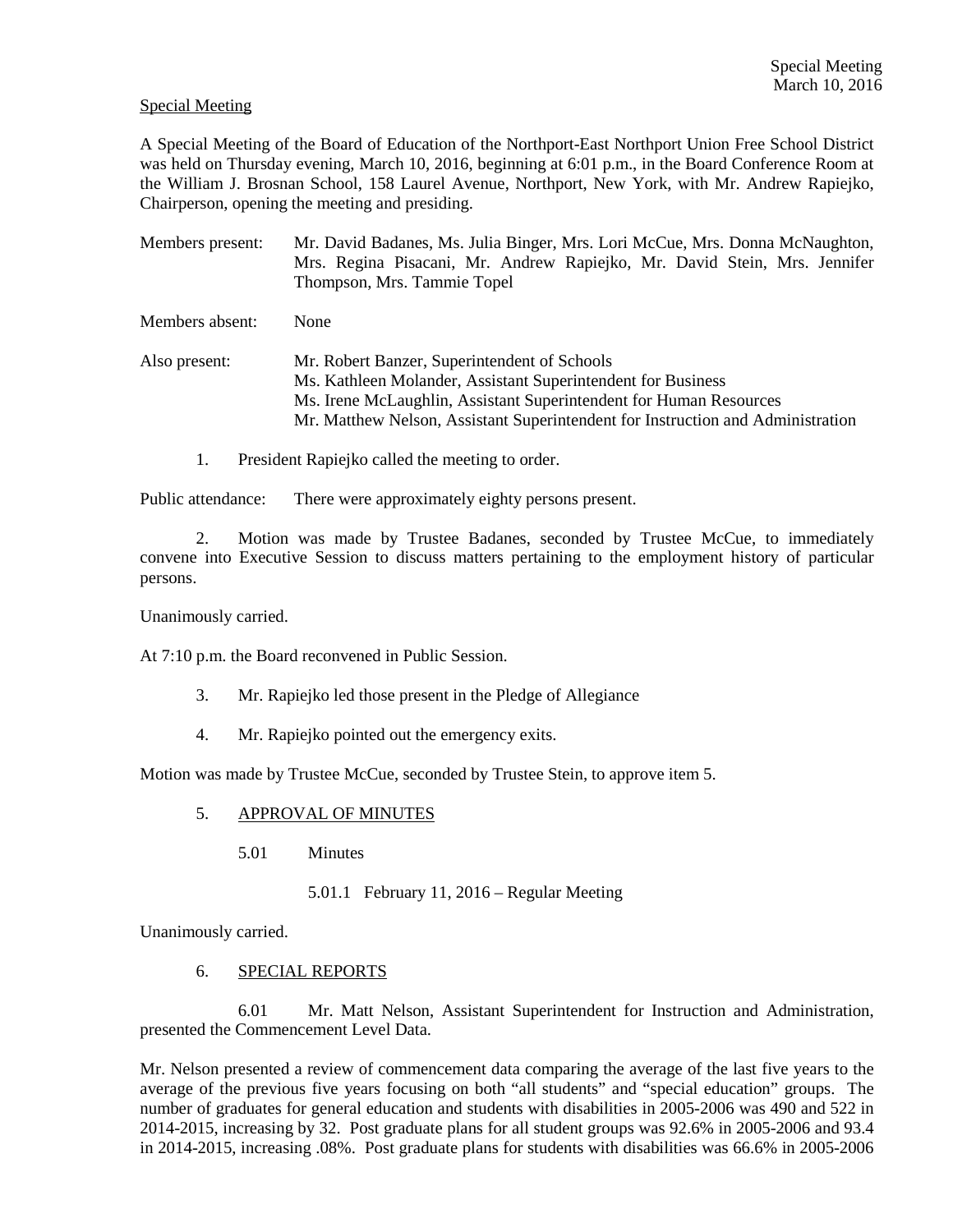and 70.4% in 2014-2015, increasing 3.8%. Overall graduation rate for all student groups was 94.2% for the class of 2006 and 95.2% for the class of 2015, increasing 1.0%. Overall graduation rate for students with disabilities for the class of 2006 was 74.2% and for the class of 2015 was 76.2%, increasing 2.0%. Regents Diplomas for all student groups was 94.0% in 2005-2006 and 97.0% in 2014-2015, increasing 3.0%. Regents Diplomas with Advanced Designation for all student groups was 49.3% in 2005-2006 and 65.0% in 2014-2015, increasing 15.7%. Regents Diplomas for students with disabilities was 62.0% in 2005-2006 and 71.6% in 2014-2016, increasing 9.6%. Regents Diplomas with Advanced Designation for students with disabilities was 7.8% in 2005-2006 and 10.4% in 2014-2015, increasing 2.6%. The number of non-completers for all student groups was 14.6% in 2005-2006 and 9% in 2014-2015, decreasing 6.6%. Secondary English cohort results for all student groups for scoring proficient, level 3 & above, was 91.4% for the class of 2006 and 95.6% for the class of 2015, increasing 4.2%. Secondary English cohort results for all student groups for scoring mastery, level 4 & above, was 47.4% for the class of 2006 and 51.4% for the class of 2015, increasing 4.0%. Secondary English cohort results for students with disabilities scoring proficient, level 3 & above, was 57.6% for the class of 2006 and 69.8% for the class of 2015, increasing 12.2%. Secondary English cohort results for students with disabilities scoring mastery, level 4 & above, was 4.4% for the class of 2006 and 9.4% for the class of 2015, increasing 5.0%. Secondary Mathematics cohort results for all student groups scoring proficient, level  $3 \&$  above, was 93.6% for the class of 2006 and 95.8% for the class of 2015, increasing 2.2%. Secondary Mathematics cohort results for all student groups scoring mastery, level 4 & above, was 59.5% for the class of 2006 and 47.2% for the class of 2015, decreasing 12.2%. Secondary Mathematics cohort results for students with disabilities scoring proficient, level 3 & above, was 52.0% for the class of 2006 and 71.0% for the class of 2015, increasing 19.0%. Secondary Mathematics cohort results for students with disabilities scoring mastery, level 4 & above, was 10.4% for the class of 2006 and 4.4% for the class of 2015, decreasing 6.0%. Global History and Geography cohort results for all student groups scoring proficient, level 3 & above, was 91.4% for the class of 2006 and 94.4% for the class of 2015, increasing 3.0%. Global History and Geography cohort results for all student groups scoring mastery, level 4 & above, was 56.2% for the class of 2006 and 61.6% for the class of 2015, increasing 5.4%. Global History and Geography cohort results for students with disabilities scoring proficient, level 3 & above, was 59.0% for the class of 2006 and 67.0% for the class of 2015, increasing 8.0%. Global History and Geography cohort results for students with disabilities scoring mastery, level 4 & above, was 14.8% for the class of 2006 and 14.6% for the class of 2015, decreasing 0.2%. U.S. History and Government cohort results for all student groups scoring proficient, level  $3 \&$ above, was 92.5% for the class of 2006 and 95.6% for the class of 2015, increasing 3.0%. U.S. History and Government cohort results for all student groups scoring mastery, level 4 & above, was 71.8% for the class of 2006 and 77.6% for the class of 2015, increasing 5.8%. U.S. History and Government cohort results for students with disabilities scoring proficient, level 3 & above, was 63.8% for the class of 2006 and 73.2% for the class of 2015, increasing 9.4%. U.S. History and Government cohort results for students with disabilities scoring mastery level 4 & above, was 23.6% for the class of 2006 and 28.2% for the class of 2015, increasing 4.6%. Secondary Science cohort results for all student groups scoring proficient, level 3 & above, was 94.2% for the class of 2006 and 95.8% for the class of 2015, increasing 1.6%. Secondary Science cohort results for all student groups scoring mastery, level 4 & above, was 61.8% for the class of 2006 and 72.6% for the class of 2015, increasing 10.8%. Secondary Science cohort results for students with disabilities scoring proficient, level 3 & above, was 67.0% for the class of 2006 and 74.2% for the class of 2015, increasing 7.2%. Secondary Science cohort results for students with disabilities scoring mastery, level 4 & above, was 18.2% for the class of 2006 and 22.4% for the class of 2015, increasing 4.2%.

Mr. Nelson reviewed the select program/resource changes that were implemented over the last five years. Mr. Nelson stated that he went to a legislative hearing presented by the minatory assembly for parents, educators and special interest groups. The discussion included gray area students who fall between where you need to get a local diploma and not graduating. Local school districts should have control of their local diploma.

There was a brief discussion regarding labs and comparison to other districts in Western Suffolk BOCES.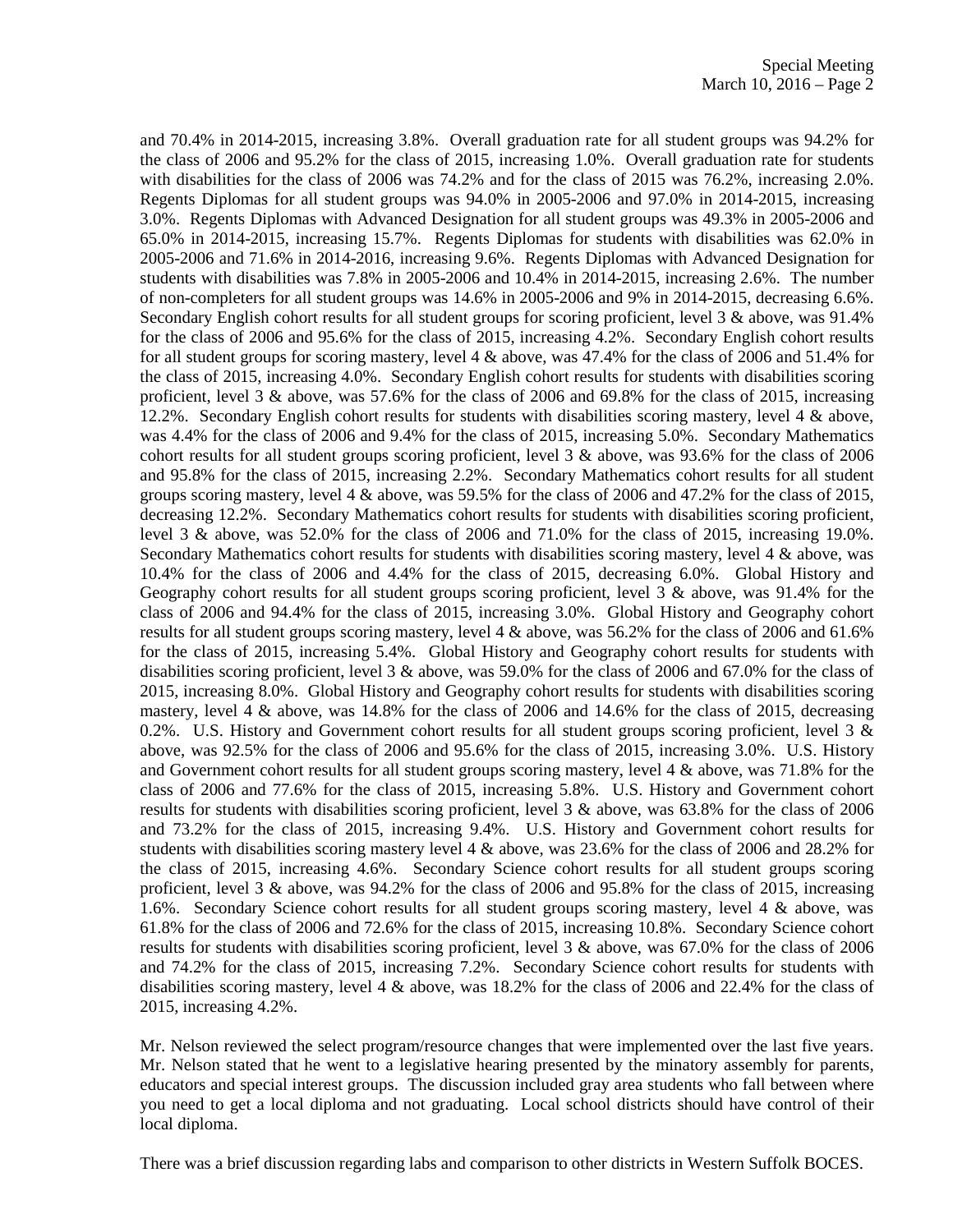## 7. DISCUSSION OF SUPERINTENDENT'S PROPOSED 2016-2017 BUDGET

 7.01 The Board discussed Instruction, Technology, Buildings & Grounds, Transportation, BOCES, and Special Education in the following Budget Function Codes:

| <b>Function Code</b> | Description        |
|----------------------|--------------------|
| 1010                 | Board of Education |

The Board requested information on how many newspaper subscriptions the administrative building has and the amount of expenditures for board refreshments so far this year.

| 1060 | <b>District Meeting</b>                |
|------|----------------------------------------|
| 1240 | <b>Chief School Administrator</b>      |
| 1310 | Accounting                             |
| 1311 | <b>Business Administration</b>         |
| 1320 | Auditing                               |
| 1325 | Treasurer                              |
| 1345 | Purchasing                             |
| 1420 | Legal                                  |
| 1430 | Human Resources                        |
| 1480 | <b>Public Information and Services</b> |
|      |                                        |

The Board requested a breakdown of the services provided by Syntax and the amount of BOCES aid.

1620 Operation of Plant

The Board requested more detailed information regarding the surveillance cameras.

1621 Maintenance of Plant

The Board requested additional information regarding the garbage truck with a comparison of propane and diesel, using private carting vs. in-house, and recycling. The Board requested information on the asphalt parking lot at Northport Middle School and landscaping and track repair at the High School.

1660 Central Warehouse 1670 Central Printing and Mailing

The Board requested additional information on paperless report cards.

- 1680 Central Data Processing
- 1910 Insurance
- 1920 School Association Dues
- 1930 Judgment and Claims
- 1981 BOCES Administrative Costs
- 2010 Curriculum Development and Supervision
- 2020 Supervision Regular School
- 2040 Supervision Special School
- 2060 Research, Planning and Evaluation
- 2070 In-Service Training Instruction
- 2110 Teaching Regular School

The Board requested additional information regarding the playground at Ocean Avenue School. The Board requested additional information regarding GoMath.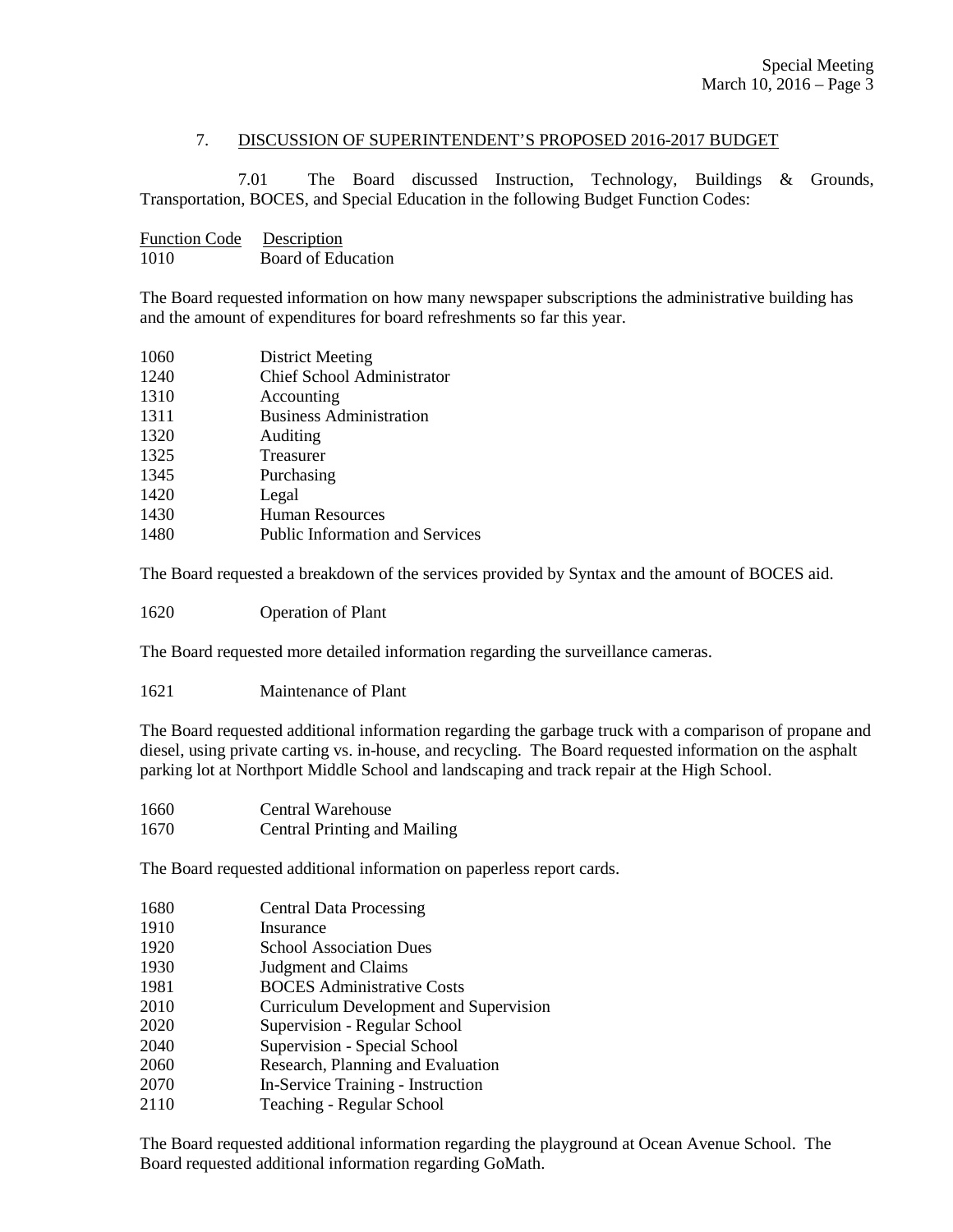- 2250 Programs for Students with Disabilities
- 2280 **Occupational Education**<br>2310 **Continuing Education Sc**
- **Continuing Education School**
- 2320 Summer School

At 10:30 p.m., motion was made by Trustee McNaughton, seconded by Trustee Topel, to extend the meeting.

Unanimously carried.

- 2610 School Library and Audio Visual
- 2630 Computer Assisted Instruction
- 2810 Guidance
- 2815 Health Services
- 2822 Education Related Support Services
- 2825 Social Work Services
- 2850 Co-Curricular Activities
- 2855 Interscholastic Athletics
- 5510 District Operated Transportation

The Board requested information regarding EZ Pass.

- 5540 Contract Transportation
- 7140 Community Recreation
- 8060 Community Civic Activities
- 9710 Serial Bonds Public Library
- 9711 Serial Bonds School Construction
- 9760 Tax Anticipation Notes
- 9785 Installment Purchase Debt
- 9901 Transfer to Special Aid Fund and School Lunch Fund
- 9950 Transfer to Capital Projects Fund

Motion was made by Trustee McNaughton, seconded by Trustee Thompson, to approve all items under 8.

## 8. SUPERINTENDENT'S REPORT, FINANCIAL – FOR BOARD ACTION

 8.01 Approving the attached list of equipment, owned by the School District that is no longer cost effective to repair, as surplus and approve disposal in accordance with Board Policy.

Unanimously carried.

## 9. ADJOURNMENT

9.01 Upcoming Meetings

SPECIAL MEETING TO DISCUSS PROPOSED BUDGET Thursday, March 17, 2016 7:00 p.m. William J. Brosnan School Cafeteria Budget Discussion - Personnel & Benefits

SPECIAL MEETING TO DISCUSS PROPOSED BUDGET PRELIMINARY PUBLIC HEARING